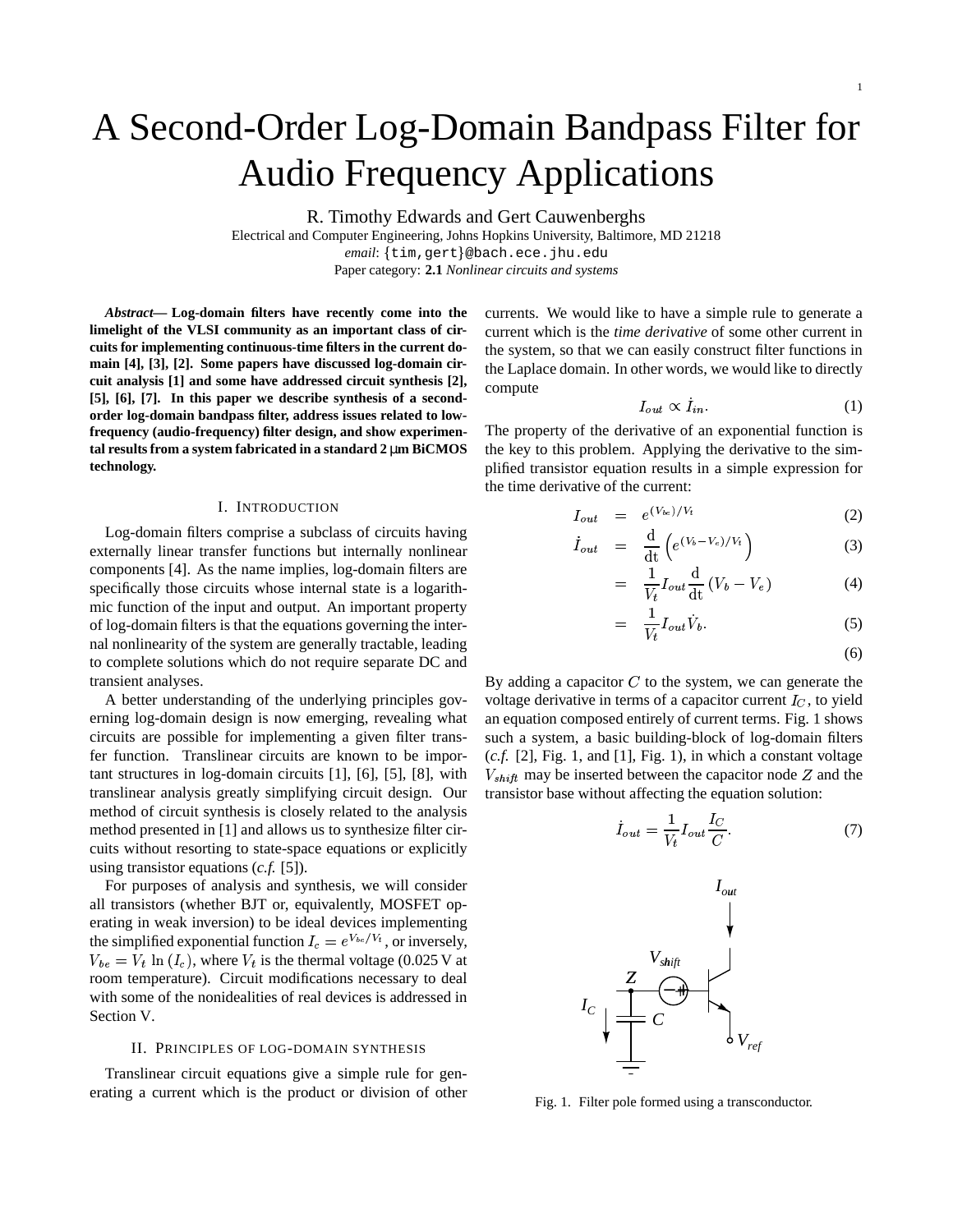From this equation we can compute the derivative of a current by multiplying two currents together, which can be done using a translinear loop circuit.

## III. CIRCUIT SYNTHESIS

To show how these circuit concepts can be used in practice to synthesize complete filter circuits, consider for instance a generic first-order building-block with the (current) transfer function:

$$
\frac{I_{out}}{I_{in}} = \frac{1}{A + \tau s}.\tag{8}
$$

We substitute the expression for the current time derivative  $I_{out}$  for  $sI_{out}$ :

$$
AI_{out} + \left(\frac{\tau I_C}{V_t C}\right) I_{out} = I_{in}, \qquad (9)
$$

$$
I_{out}\left(A + \frac{\tau I_C}{V_t C}\right) = I_{in}.
$$
 (10)

We then can define the time constant  $\tau$  in terms of some fixed bias voltage  $I_b$ :

$$
\tau = \frac{V_t C}{I_b}.\tag{11}
$$

Substitute  $\tau$  into Equation (10) and multiply through by  $I_b$  to  $\tau$ get

$$
I_{out}(AI_b + I_C) = I_{in}I_b.
$$
 (12)

This equation is a four-component translinear loop equation,



Fig. 2. First-order log-domain building-block.

with the constraint that  $I_C$  and  $I_{out}$  must have the relationship shown in Fig. 1. One of several possible implementations is shown in Fig. 2, in which transistors  $Q1$  through  $Q4$  form the translinear loop  $I_{out} I_1 = I_{in} I_b$ . Q3 is a voltage levelshifter (*c.f.* [2], Fig. 2), and Equation (10) is satisfied if  $I_a =$  $I_b$   $(1 + A)$ . Input and output currents are positively biased to keep the transistors through which they flow operating in the active region, so that the translinear equations remain valid. This DC bias is independent of the input signal.

#### IV. A SECOND-ORDER BANDPASS FILTER

Generating a higher-order function is a matter of factoring the current transfer function into equations which can directly be implemented by simple subcircuits. For example, consider the second-order bandpass equation

$$
\frac{I_{out}}{I_{in}} = \frac{\tau s}{1 + (1/Q)\tau s + \tau^2 s^2}.
$$
 (13)

We can implement this equation directly, yielding a circuit with a bidirectional current output. In general, however, it is more desirable to have the output biased to the same DC level as the input, for example to make it easy to cascade filters together. The most elegant way in terms of circuit implementation is to add a DC component which is a low-pass filtered constant bias current, *i.e.*, the filtering does not affect the constant (the same formula is used in [2] for state-space synthesis of a second-order section):

$$
I_{out}(s) = I_{in}(s) \left( \frac{\tau s}{1 + (1/Q)\tau s + \tau^2 s^2} \right) \tag{14}
$$

+ 
$$
I_{DC}(s) \left( \frac{1}{1 + (1/Q)\tau s + \tau^2 s^2} \right)
$$
. (15)

The reason for adding the complicated second-order low-pass expression becomes apparent when the equation is factored into two simple current transfer functions:

$$
\frac{I_{out}}{I_{in} - I_x} = \frac{1}{1/Q + \tau s}; \qquad \frac{I_x}{I_{out} - I_{DC}} = \frac{1}{\tau s}.
$$
 (16)

The right-hand side of both equations is easily implemented as a basic first-order section building block (Fig. 2), the first one made by setting  $I_a = I_b(1 + 1/Q)$ , and the second one made by setting  $I_a = I_b$ . The input to each block, however, involves the subtraction of two currents. Because the input to a log-domain filter must be positively DC-biased, this subtraction cannot be performed at the input to the firstorder section. Instead, an equivalent value must be subtracted from the central node  $Z$ , shown schematically in Fig. 3. If we equate these two circuits, we find that  $I'_z = (I_z I_b)/I_{out}$ . This familiar form can be implemented by a 4-transistor translinear loop circuit, two transistors of which are already in one of the first-order sections. One possible circuit is shown in Fig. 5, where bipolar transistors  $Q2$  and  $Q7$  through  $Q9$  create the translinear loop, but the current  $I'_{DC}$  flows into node Y rather than out of it. The current  $I'_{DC}$  is mirrored twice, doubled, and subtracted from node  $Y$  to make the net value negative.

 $I_a =$  priate for generating  $I'_x$ , which requires good matching and This circuit is degraded by mismatch in the two mirrors, and it is sensitive to feedback. So the circuit is not approalso has feedback from its output back to its input. Instead, we implement the equation  $I'_z = (I_z I_b)/I_{out}$  another way, as shown in Figs. 4 and 5. Transistors  $Q1$  through  $Q6$  implement the loop equation  $I_x I_b^2 = I_b I'_x I_{out}$ , which reduces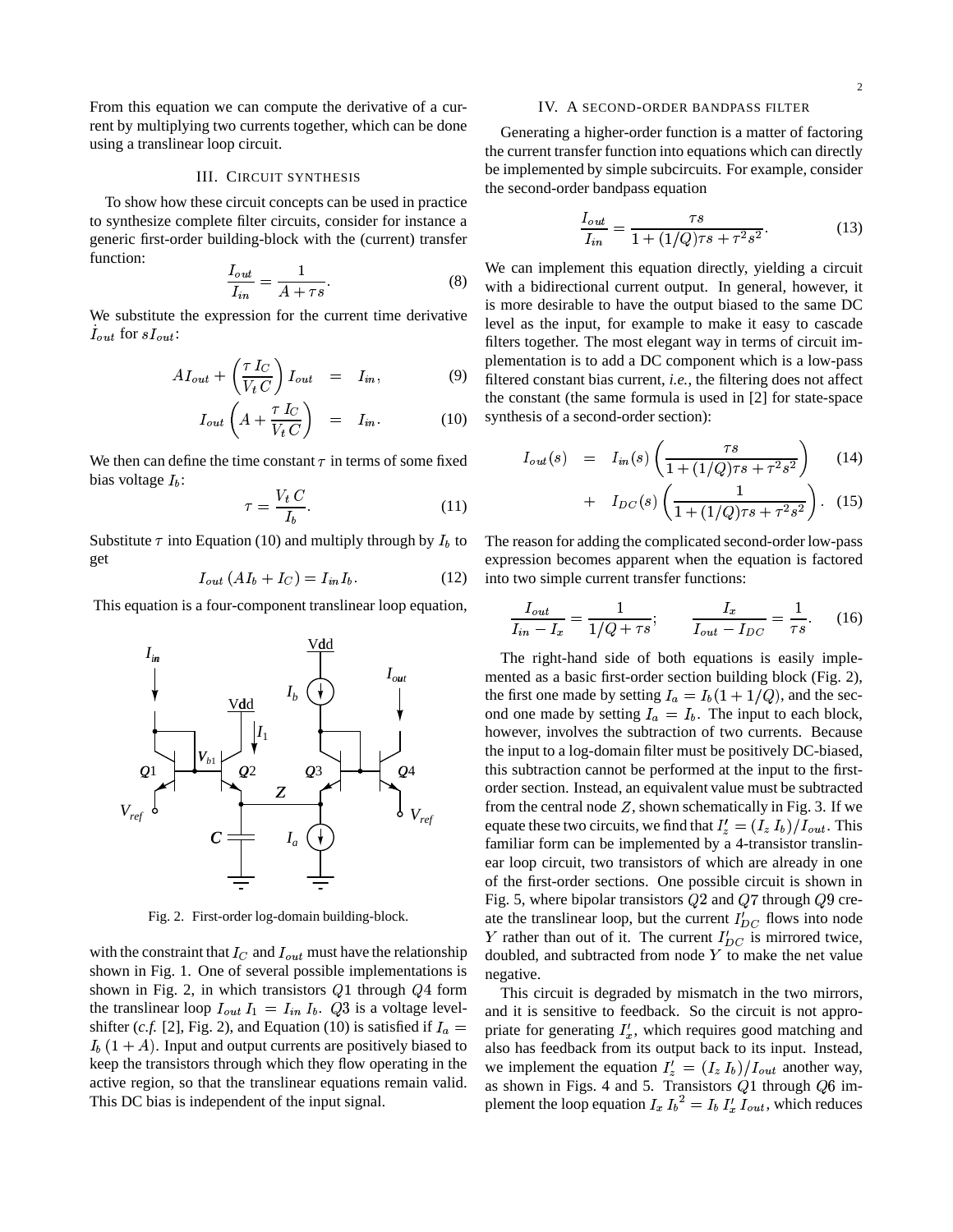

Fig. 3. Computing a current difference at a log-domain filter input. *Left:* The underlying idea, which is physically unrealizable. *Right:* An equivalent working circuit.



Fig. 4. Bandpass structure formed from first-order sections.



Fig. 5. Complete circuit schematic for the second-order bandpass filter.